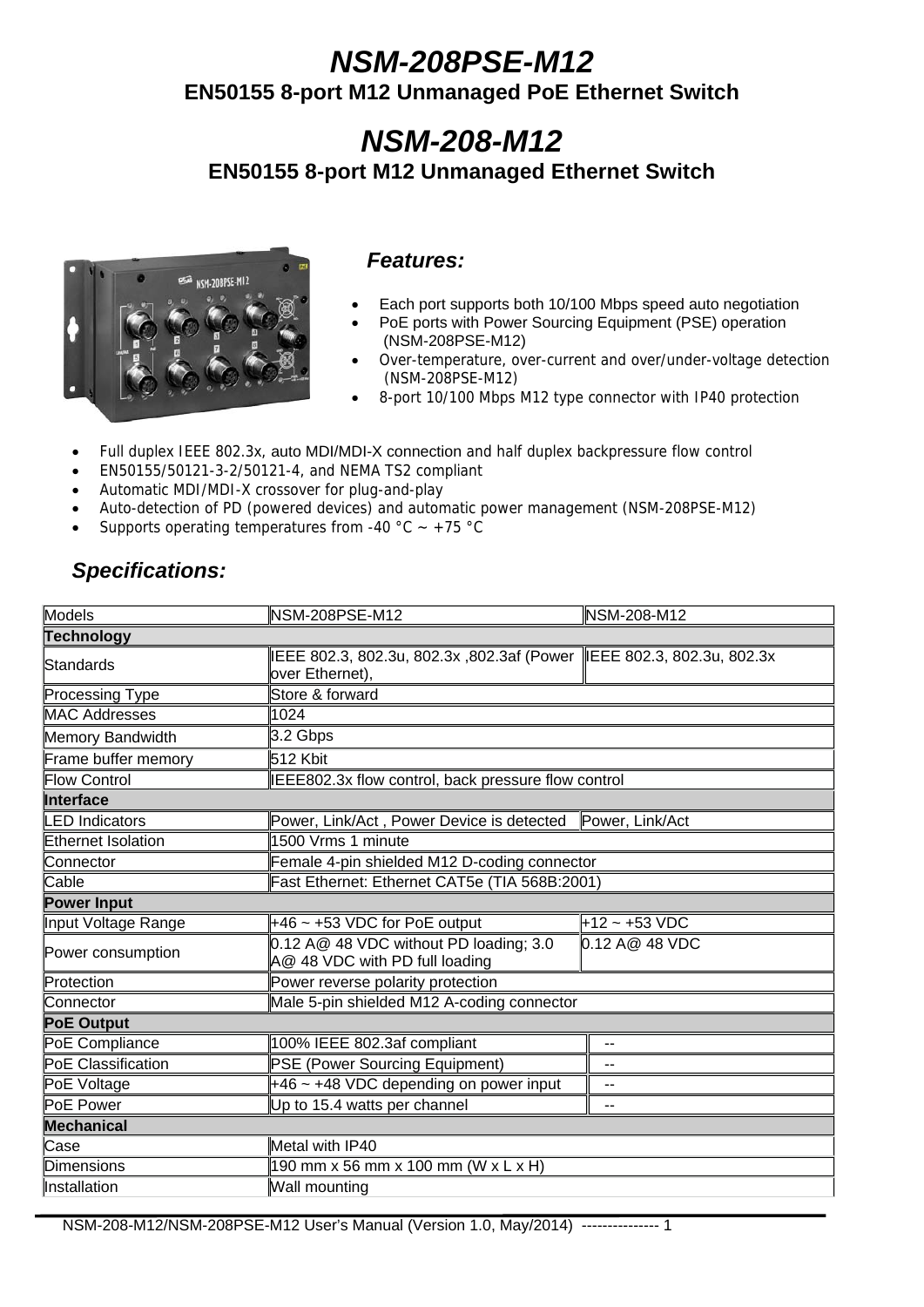| Environmental                    |                                                     |  |
|----------------------------------|-----------------------------------------------------|--|
| <b>Operating Temperature</b>     | $\textsf{\#}40 \sim \textsf{+}75^{\circ}\textsf{C}$ |  |
| Storage Temperature              | $\textsf{\#}40 \sim \textsf{+}85^{\circ}\textsf{C}$ |  |
| <b>Ambient Relative Humidity</b> | $10\% \sim 90\%$ HR, non-condensing                 |  |

#### *NSM-208PSE-M12 LED Indicator Functions:*

| LED            | Color     | <b>Description</b>       |
|----------------|-----------|--------------------------|
| Power          | Red On    | Power is On              |
|                | Red Off   | Power is Off             |
| Port1 $\sim$ 8 | Yellow On | Power Device is detected |
|                | Green On  | Link/Act                 |

### *NSM-208-M12 LED Indicator Functions:*

| <b>LED</b>     | Color    | <b>Description</b> |
|----------------|----------|--------------------|
| Power          | Red On   | Power is On        |
|                | Red Off  | Power is Off       |
| Port1 $\sim$ 8 | Green On | Link/Act           |

### *Dimensions for NSM-208PSE-M12/NSM-208-M12:*